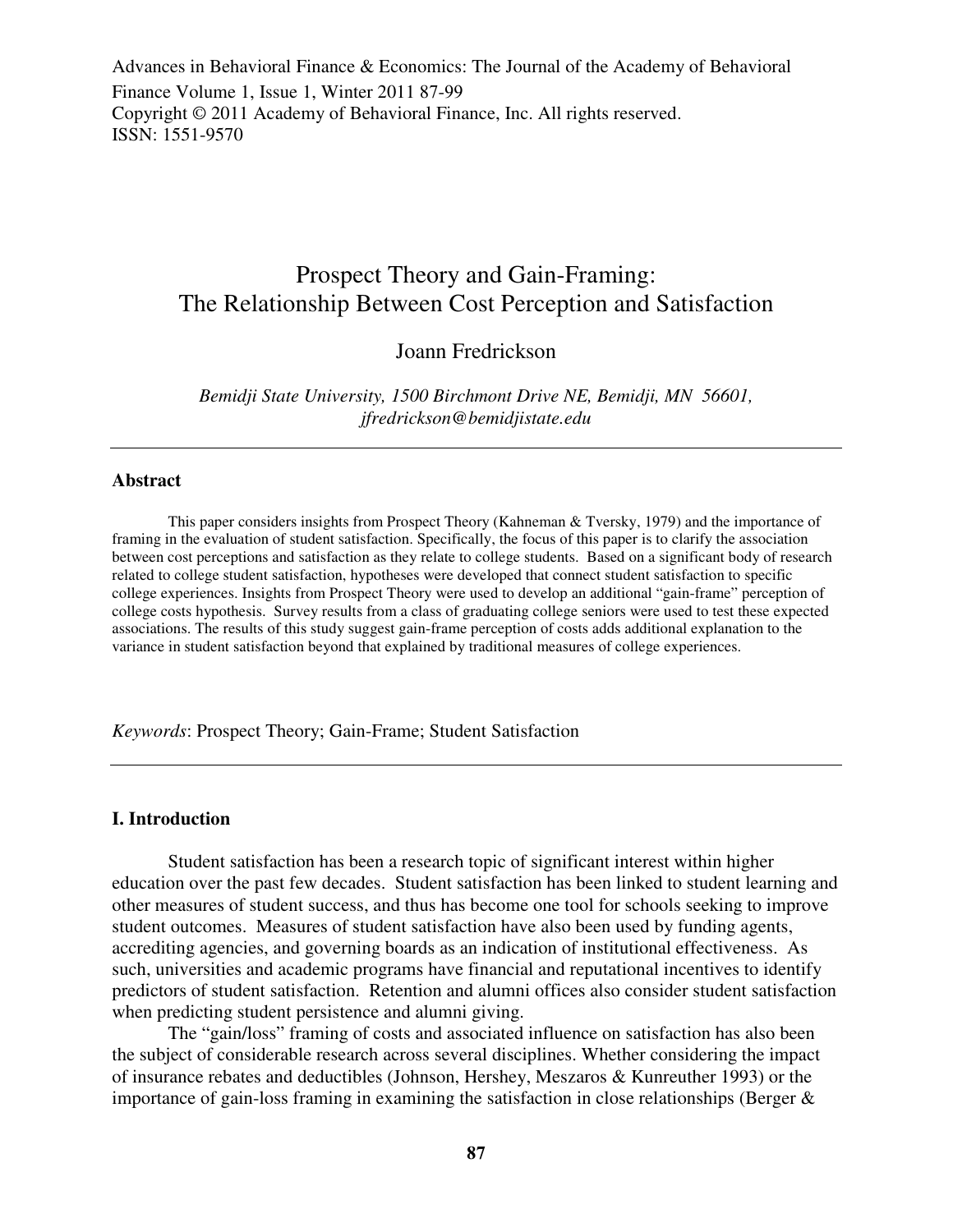Janoff-Bulman, 2006), the way in which costs are framed has been shown to impact perception and satisfaction. The focus of this paper is to extend the topic of cost framing to satisfaction as it relates to college students. Specifically, the more students associate money spent on college as an investment in their future (gain frame), the greater will be their satisfaction with their education.

Based on a review of literature of student satisfaction, four hypotheses are developed that connect college experiences with student satisfaction. Insights from Prospect Theory (Kahneman & Tversky, 1979) are used to develop an additional "gain-frame" perception of college costs hypothesis. Control variables for gender and major are included. Multiple regression analysis is used to determine the degree to which the entire variable set accounts for the variance in student satisfaction, while stepwise regression analysis is used to identify the most efficient set of predictors of student satisfaction.

Utilizing survey results from a university's graduating business administration and accounting seniors, this study provides evidence that each of the independent variables correlates in the expected direction with satisfaction, and that the gain-frame correlation is statistically significant. The paper also outlines through regression analysis that the variables make a statistically significant contribution to the prediction of satisfaction. And, finally, the results demonstrate that the gain-frame perception of cost variable is one of three variables retained in the stepwise prediction of student satisfaction.

The remainder of the paper is organized in the following sections. Section II provides a conceptual model linking gain-frame perceptions of college costs to existing theoretical models of student satisfaction. Section III provides a review of prior research and the development of hypotheses. Section IV describes the data and methodology used for testing the hypotheses. Section V provides an analysis of the data, and Section VI provides discussion and suggestions for future research.

## **II. A Conceptual Model Linking Gain-Frame Cost Perception to Existing Models on Student Satisfaction**

A significant body of research exists on how college affects students (Astin, 1977; 1993b; Pascarella & Terenzini, 1991; 2005). Student success has been defined in numerous ways over the years, to include such outcomes as persistence, academic achievement, and satisfaction, to name a few (Kuh, Kinzie, Buckley, Bridges & Hayek, 2006, p. 7). Early work on predictors of student success have suggested that student success is related both to characteristics of the student as well as to features of the institution of higher learning. Referred to by Astin (1993a) as an I-E-O model, for input-environment-outcome, and by Tinto (1993) as an "interactional" model, these authors focused on the interaction of what students bring to college and how differing experiences once the student gets to college differentially affect student outcomes.

The specific features of student experiences in college that affect outcomes such as satisfaction are well documented. As summarized by Kuh et al. (2006), "The single best predictor of student satisfaction with college is the degree to which they perceive the college environment to be supportive of their academic and social needs" (p. 40). And, the importance of the institutional environment in influencing student satisfaction is greater than that of the student's pre-entering characteristics (Astin, 1993b, p. 277) Chickering and Gamson (1987; 1991) distilled from research several principles of good practice in education at the undergraduate level, two of which include encouraging student-faculty contact and setting high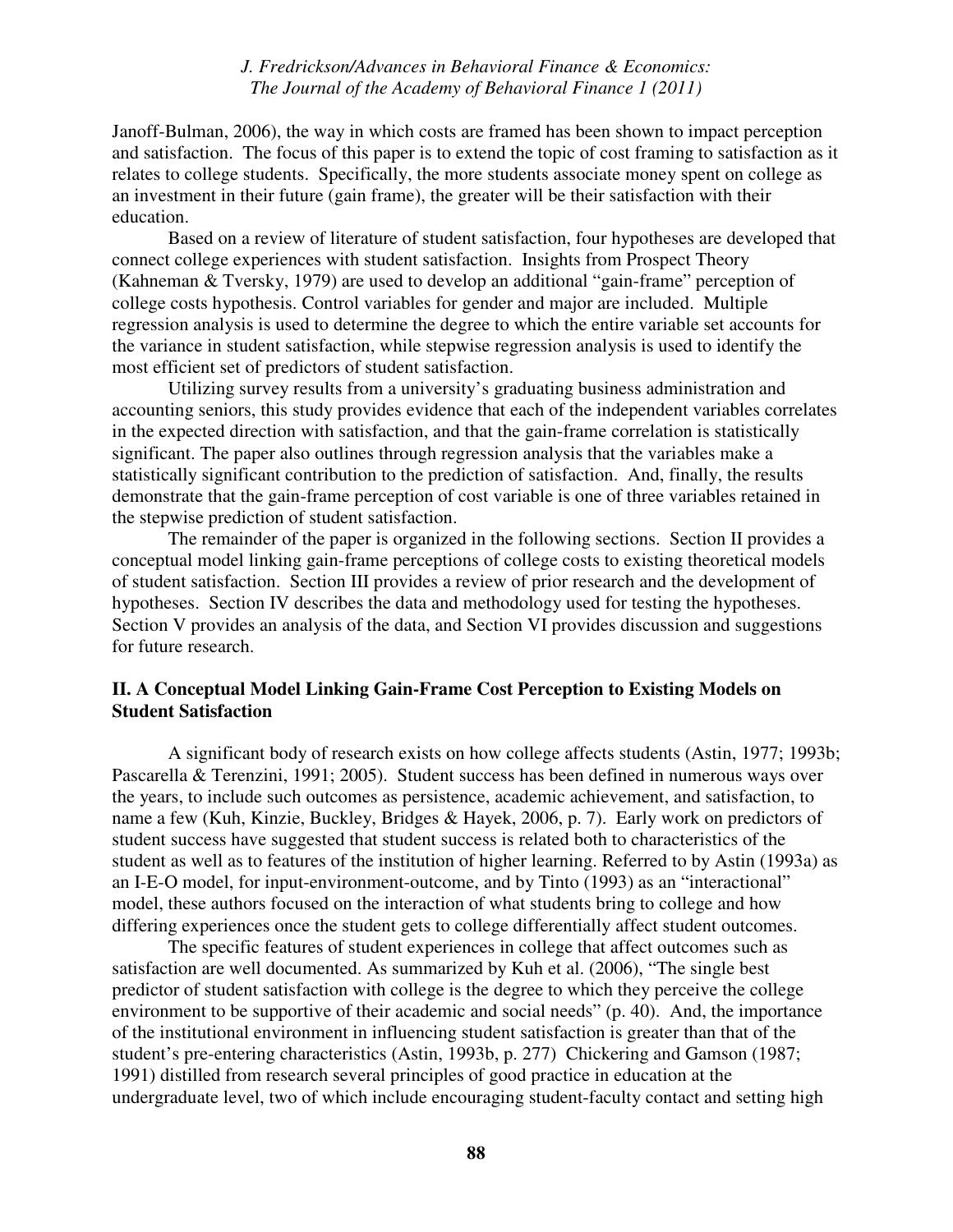academic expectations. Institutional environments where academic performance expectations are set at "reasonably high levels" are related to student satisfaction (Kuh, 2003, p.1). National surveys of student satisfaction have revealed that academic advising and instructional effectiveness are rated as the most important aspect of students' educational experience (Noel-Levitz, 2009a).

The relationships between these concepts can be expressed with the following propositions:

Proposition 1: Satisfaction with one's education is associated with the experience of knowledgeable and approachable advisors.

Proposition 2: Satisfaction with one's education is associated with the experience of good teaching.

Proposition 3: Satisfaction with one's education is associated with the experience of appropriately challenging curriculum.

Proposition 4: Satisfaction with one's education is associated with the experience of supportive faculty.

As mentioned earlier, these models regarding impact of student experiences on student satisfaction are well established. The primary purpose of this study is to relate a second strand of research, that of Prospect Theory (Kahneman & Tversky, 1979), to the existing student satisfaction scholarship. The impact of framing costs in positive terms has been the subject of considerable research across several disciplines (Kahneman & Tversky, 1984). This research suggests the way in which costs are framed affects perceptions of those costs. Research by Johnson, Hershey, Meszaros, and Kunreuther (1993) considered the impact of rebate and deductible frames in insurance decisions. This research showed consumers placed a higher value on rebate policies (gain frame) than policies with deductibles (loss frame) even though the consumer was economically worse off with the rebate policies assuming a positive rate of return on money. Rothman and Salovey (1997) looked at the impact of framing health recommendations as gains or losses on subsequent health behavior. Berger and Janoff-Bulman's (2006) work testing cost and satisfaction in close relationships found gain-loss framing was important in identifying the connection between costs and satisfaction. "When costs are attached to valued outcomes, they are perceived as gains or investments; otherwise they are perceived as losses" (2006, p. 53). Thaler's (1999) work on mental accounting extends insights of Prospect Theory to an evaluation of how individuals keep track of their financial activities, and how this mental accounting affects perception of expenditures. In a study on advanced purchases, Thaler demonstrates how respondents favored coding purchases as investments rather than expenditures, thus "decoupling" the purchase and its perceived cost (1999, p. 252).

The expected relationship between perception of costs and expressed satisfaction levels can be articulated with the following propositions<sup>1</sup>:

<sup>&</sup>lt;sup>1</sup> As the current investigation is limited to students at only one institution, expenditures for degree attainment and rewards received (degree) were considered to be objectively similar across subjects.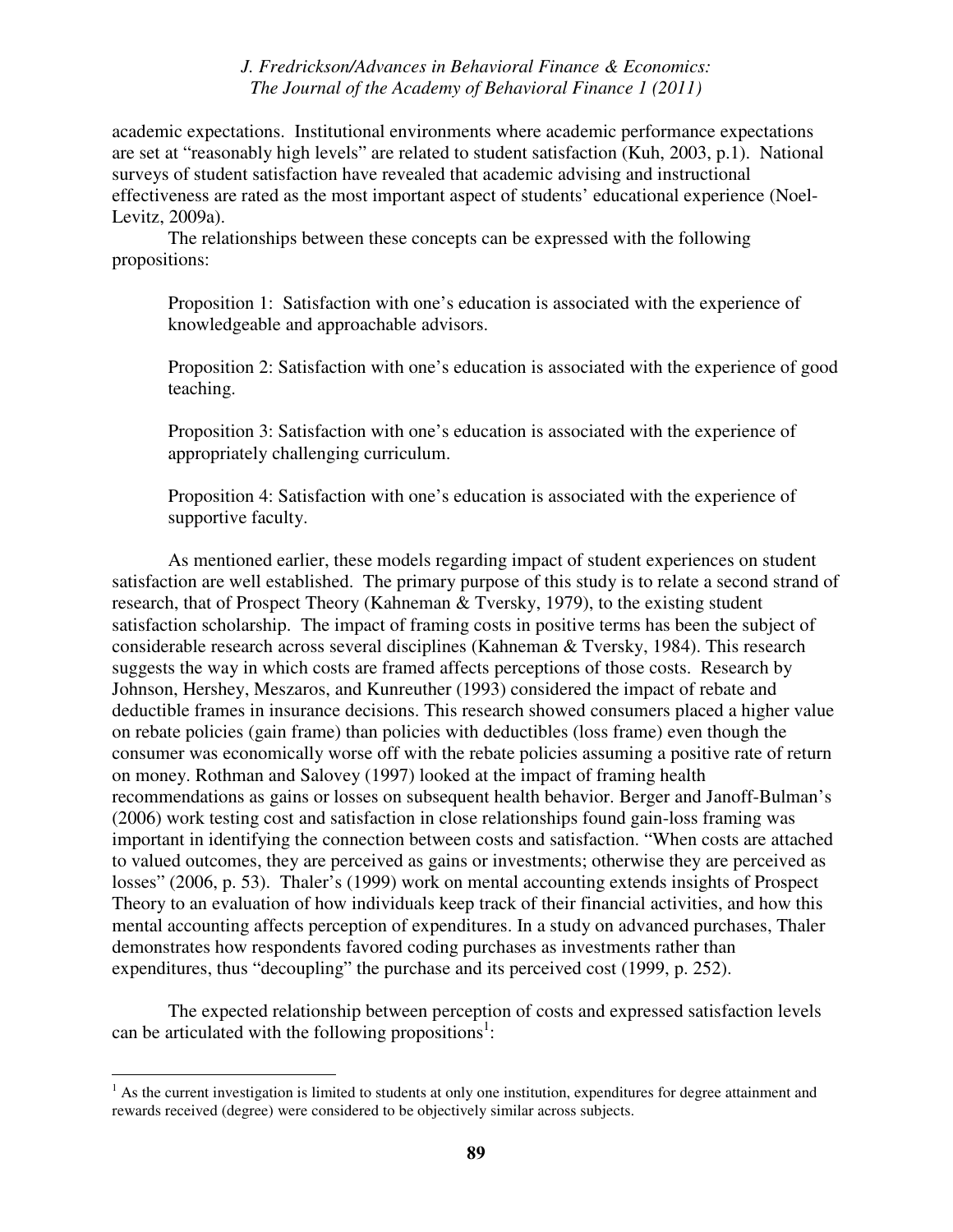Proposition 5: Satisfaction with one's education is associated with perceptions of money spent on college as an investment.

Proposition 6: Satisfaction with one's education can be predicted with measures of advisement, instruction, curriculum, faculty support, and perceptions of expenditures as investments.

Thus, the research model for this study is as follows:

$$
SATED = f(\beta ADVISOR + \beta TEACH + \beta CURRIC + \beta FACSUPP + \beta INVEST) + \varepsilon (1)
$$

where *SATEDi* is the dependent variable, and ADVISOR, TEACH, CURRIC, FACSUPP, and INVEST are the independent variables. Control variables (GENDER and MAJOR) are also included. Variable explanation and measurement are summarized in Table I.

(Table I here)

### **III. Review of Prior Research**

 In the following section, a review of research is provided, and hypotheses regarding the model are developed. *Academic Advising* 

Past research has found academic advising to be an important predictor of student satisfaction. According to results from the 2005 National Survey of Student Engagement, the quality of academic advising was the "single most powerful predictor of satisfaction… for students at 4-year schools" (Kuh et al., 2006, p. 60). Further supporting these findings are results of the 2009 national Student Satisfaction Inventory in which students at four-year public colleges rated academic advising as "the most important aspect of their educational experience" (Noel-Levitz, 2009a, p. 3).

*H1.* Advisor knowledge and approachability is associated with satisfaction.

#### *Instructional Effectiveness*

Research related to college teaching has linked student satisfaction to instructional effectiveness. The results of student surveys at four-year public colleges and universities indicated instructional effectiveness as the second most important aspect of student's educational experience (Noel-Levitz, 2009a, p. 3). Positive classroom learning experiences, including being intellectually challenged, are associated with student satisfaction (Volkwein & Cabrera, 1998).

*H2.* Strength of teaching is associated with satisfaction.

*Curriculum*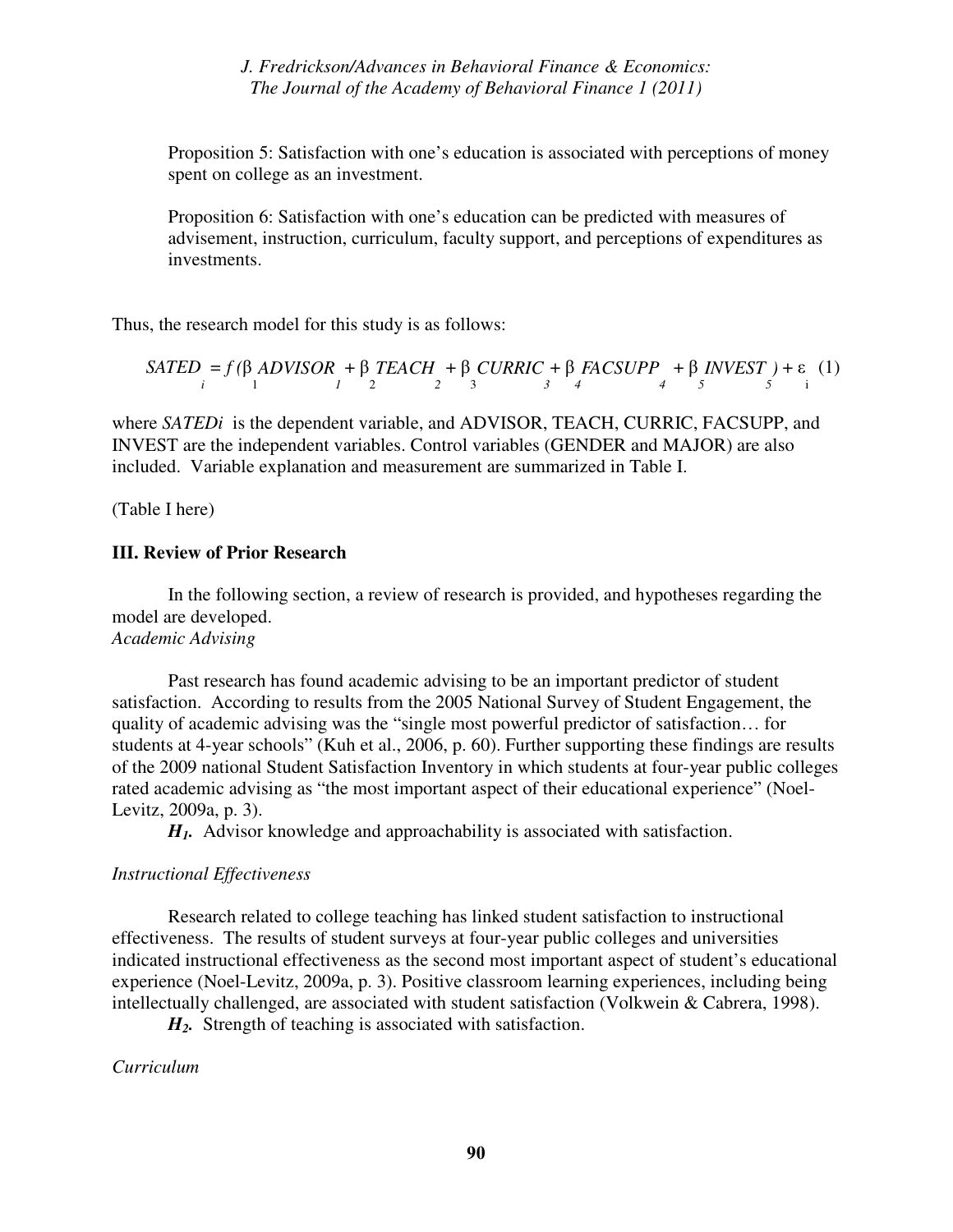Research related to curriculum and student satisfaction suggests the rigor of the curriculum is important, and that setting expectations at "reasonably high levels" is associated with student satisfaction (Kuh, 2003, p. 3). Belcheir's (2001, p. 8) research indicates students' satisfaction with educational experiences is connected to how hard students worked to meet instructor standard.

*H3.* Challenge of curriculum is associated with satisfaction.

#### *Faculty Support*

Research findings suggest the quality of a student's relationship with a faculty member is associated with satisfaction with their overall educational experience (Belcheir, 2001, p. 8). Similarly, positive interactions with faculty have been linked to student satisfaction (Amelink, 2005).

*H4.* Support from faculty is associated with satisfaction.

#### *Framing Costs as Investment*

Research outside the scope of college student satisfaction has suggested that gain-loss framing was important in identifying the connection between costs and satisfaction (Berger & Janoff-Bulman, 2006). Applying similar reasoning to student satisfaction, the following relationship is hypothesized:

*H5.* Cost as investment (gain-frame) is associated with satisfaction.

### *Gender*

Satisfaction levels of female students have been found to be higher than those of male students at four-year institutions (Noel-Levitz, 2009b).

*H6.* Satisfaction will be higher for female students than male students.

### *Overall Model and Control Variables*

The overall model will be tested with the following hypothesis:

*H7.* Variables measuring advisor knowledge, teaching strength, curricular challenge, support from faculty, and cost as investment, controlled for gender and major, are predictors of satisfaction.

### **IV. Data and Methodology**

This research employs a cross-sectional survey design. The subjects are spring 2009 graduating seniors from the business administration and accounting programs at a state university in the U.S. Data were collected during the last three weeks of spring semester and one week following the conclusion of finals. Graduating students (n=97) were contacted by email with instructions to complete the survey via an online survey resource. A link to the online survey was provided. This graduating senior survey is an assessment requirement for graduating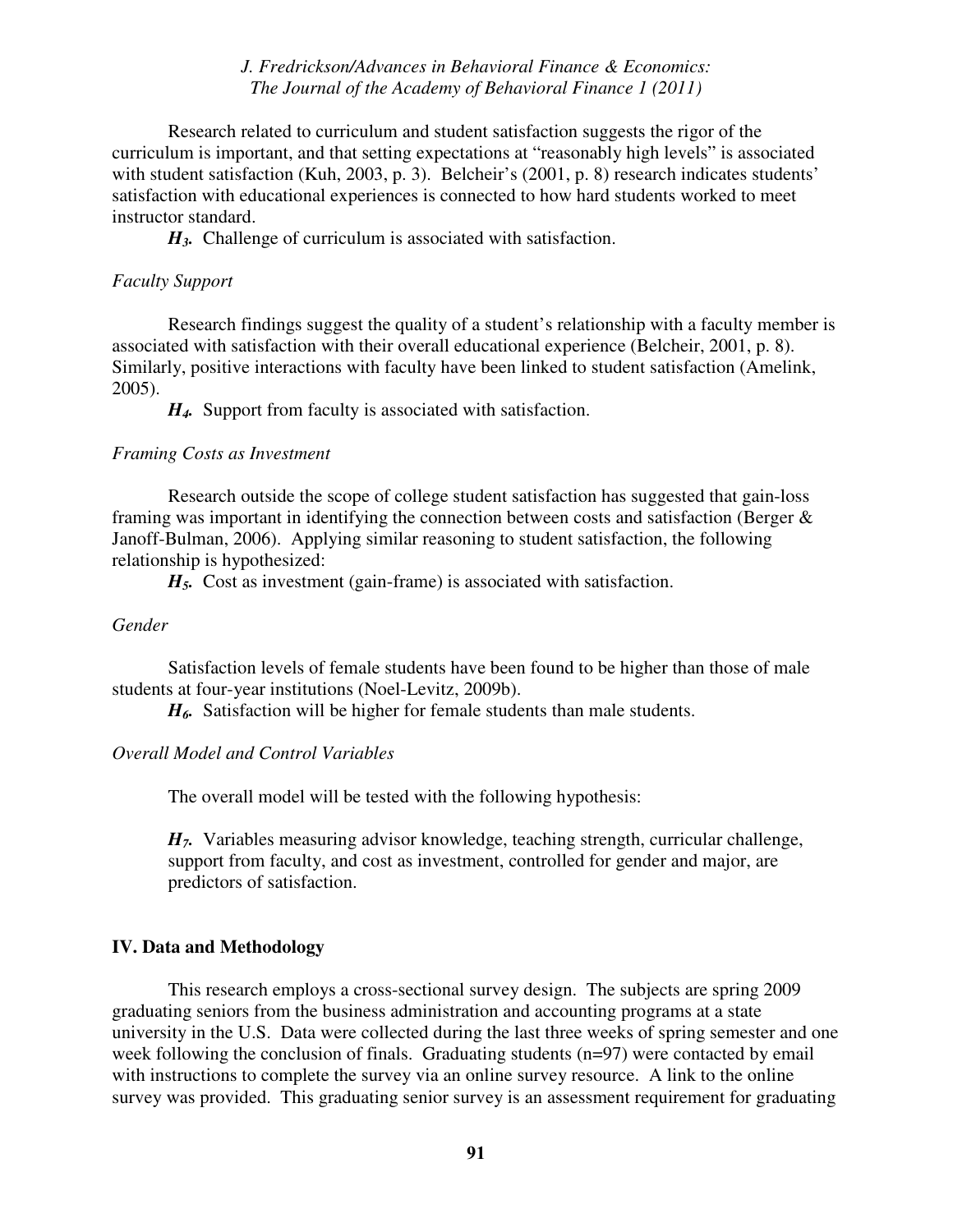seniors and is used by the business administration and accounting departments for evaluation and continuous improvement purposes.

 Completed surveys were received from 79 respondents. The breakdown by gender was 40 male and 39 female. The breakdown by major was 61 business administration majors and 18 accounting majors. Table II provides information regarding characteristics of the population and the sample. Tests of proportion differences between the sample and population are provided in Table III and show the sample is representative of the population in terms of the gender and major make-up.

(Tables II and III here)

#### **V. Analysis of Data**

Table IV provides the means, standard deviations, and correlation coefficients for the variables for each of the 79 students in this study<sup>2</sup>. Testing of the univariate hypotheses (H<sub>1</sub>, H<sub>2</sub>,  $H_3$ ,  $H_4$ , and  $H_5$ ) requires analysis of correlations between each predictor of satisfaction and the measure of satisfaction. The correlation analysis contained in Table IV reveals correlation between measures of satisfaction ( $M=4.20$ ,  $SD=.807$ ,  $N=79$ ) and measures of teaching effectiveness (M=4.18 SD=.615) was highly significant,  $r = .650$ ,  $p \le 0.001$ . Other measures which were significantly correlated with satisfaction included measures for curriculum challenge  $(M=4.15, SD=.681, r=.667, p<=.001)$ , measures for faculty support  $(M=4.20, SD=.648, r=.411,$  $p \le 0.001$ ), and measures for cost as investment (M=4.57 SD=.547, r=.548,  $p \le 0.001$ ). These results provide support for  $H_2$ ,  $H_3$ ,  $H_4$ , and  $H_5$ . The correlation between satisfaction and measures for advising (M=4.28, SD=.800) was not significant ( $r=0.070$ ), thus not supporting  $H_1$ . A further examination of the data in Table IV reveals that while the measure for cost as investment is not the single best predictor of satisfaction, it is a respectable third out of five.

#### (Table IV here)

An ANOVA test was used to identify if any significant difference in satisfaction exists between males and females  $(H_6)$ . The results are included in Table V. The 40 male students had an average satisfaction measure of 4.125 (SD=.911) while the 39 female students had an average satisfaction measure of 4.282 (SD=.686). The difference in satisfaction was not significant,  $F(1,77) = .746$ , p=.390, and  $H_6$  is not supported.

#### (Table V here)

While the review of literature did not suggest a difference in satisfaction between business administration and accounting majors, such analysis was of interest to the researcher for program evaluation purposes. The ANOVA test results for business and accounting majors is included in Table VI. The 61 business administration majors had an average satisfaction

<sup>&</sup>lt;sup>2</sup> While parametric statistical procedures assume interval data, in a review of the literature on the topic of ordinal <sup>2</sup> Likert scale items, Jaccard and Wan (1996: 4) summarize, "for many statistical tests, rather severe departures (from intervalness) do not seem to affect Type I and Type II errors dramatically." Jaccard, James and Choi K. Wan (1996). LISREL approaches to interaction effects in multiple regression. Thousand Oaks, CA: Sage Publications.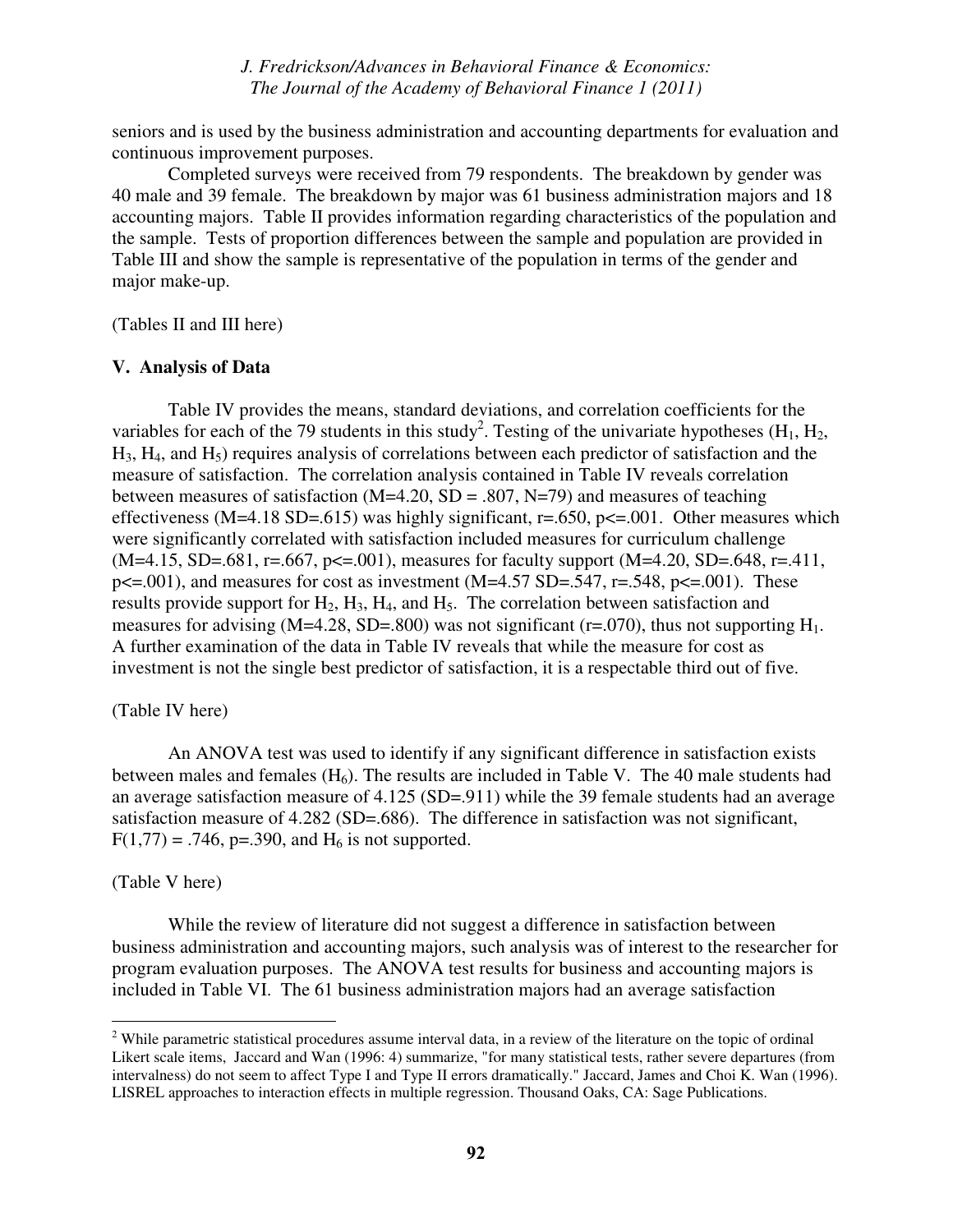measure of 4.262 (SD=.794) while the 18 accounting majors had an average satisfaction measure of 4.000 (SD=.840). The difference in satisfaction was not significant,  $F(1,77) = 1.478$ , p=.228.

## (Table VI here)

Multiple regression analysis was used to determine the degree to which the entire variable set accounted for the variance in student satisfaction. Table VII provides these results and shows a good fit ( $R^2$  = 59.8%) of the variance in satisfaction scores, which was highly significant,  $F(7,71) = 15.087$ ,  $p \le 0.001$ . The variables which emerged as statistically significant predictors of satisfaction, in order of coefficient size, include: CURRIC  $(= .362, p \le 0.001)$ , INVEST ( $=$  = .319, p $\le$  = .001), , and TEACH ( $=$  = .274 ,p=.034). FACSUPP, ADVISOR, MAJOR, and GENDER did not emerged as statistically significant.

#### (Table VII here)

Finally, stepwise regression analysis was used to identify the most efficient set of predictors of student satisfaction. In Table VIII, we see that three variables, CURRIC  $(= .381, )$  $p \le 0.001$ ), INVEST ( $= .309$ ,  $p \le 0.001$ ), and TEACH ( $= .254$ ,  $p = .021$ ), were retained in the stepwise regression as the only variables at the p<.05 significance level. These three variables alone provided a good fit ( $\mathbb{R}^2 = 58.8\%$ ) of the variance in satisfaction levels, which was highly significant,  $F(3,75) = 35.728$ ,  $p \le 0.001$ . It is interesting to note that gain-frame perception of cost (INVEST) is retained as the second variable in the step-wise analysis.

(Table VIII here)

#### **VI. Discussion and Suggestions for Future Research**

Each of the independent variables correlated in the expected direction with satisfaction, although the correlation between satisfaction and advisor knowledge and approachability was not statistically significant. A review of the correlation analysis revealed that gain-frame perception of costs was not the single-best predictor of satisfaction, but was a respectable third out of the five. The regression analysis provided evidence that this set of variables makes a statistically significant contribution to the prediction of satisfaction. Combined, the variables explain nearly 60% of the variance in satisfaction scores. With regard to the stepwise regression, only curricular challenge, gain-frame perceptions of cost, and strength of teaching and instruction were retained as variables at the  $p<0.05$  significance level. These three variables accounted for nearly 59% of the variance in satisfaction levels. Gain-frame perception of cost represents the second variable retained in the stepwise regression.

In the end, the hypothesized association between perception of money spent as an investment and student satisfaction was supported. The addition of the INVEST variable to the traditional higher education research model on student satisfaction made a positive and significant contribution to explanation of the phenomenon. The results of this study suggest insight from Prospect Theory adds an additional layer of explanation to the variance in student satisfaction.

One limitation of this study is that the design of the research was cross sectional. As such, other interpretations of the data cannot be precluded, for example, higher satisfaction might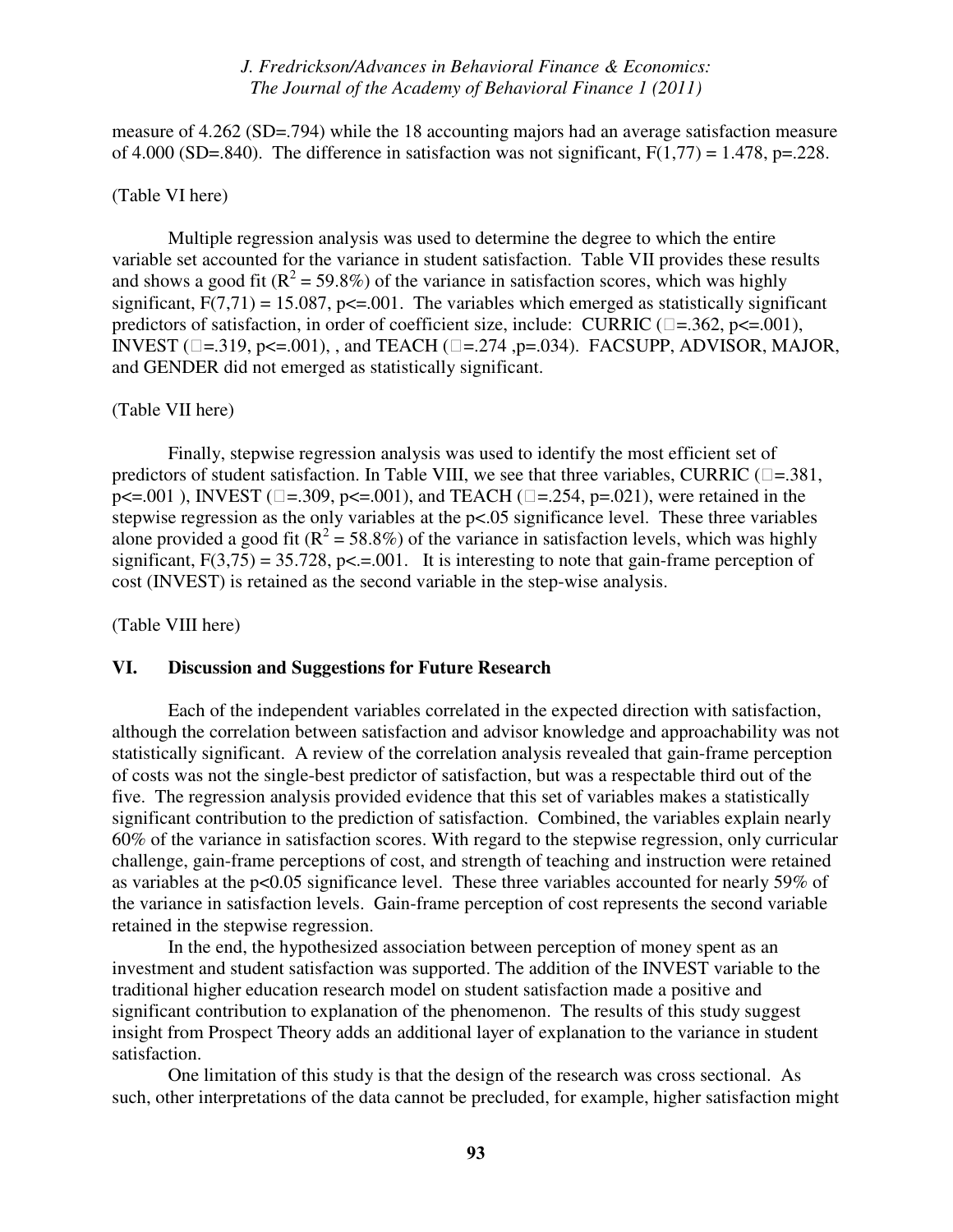produce a sense that expenditures are positive in nature. Another limitation of this study is that all subjects had majored in business administration or accounting, and the results may not apply to a broader spectrum of majors. A third limitation of this study is that all students had attended a public university. These findings may not be applicable across other institutional types.

Several suggestions can be made for future studies. Future research may seek to determine whether the predictive value of gain-frame perceptions on satisfaction applies in other contexts, including students from other majors and other institution types. By incorporating a sample of students across several institutions and institutional types, future research could also explore differences in costs and rewards associated with obtaining a college degree and how differences in these variables affect student satisfaction. Future studies may also benefit from longitudinal research designs that allow for determination of causal relationships.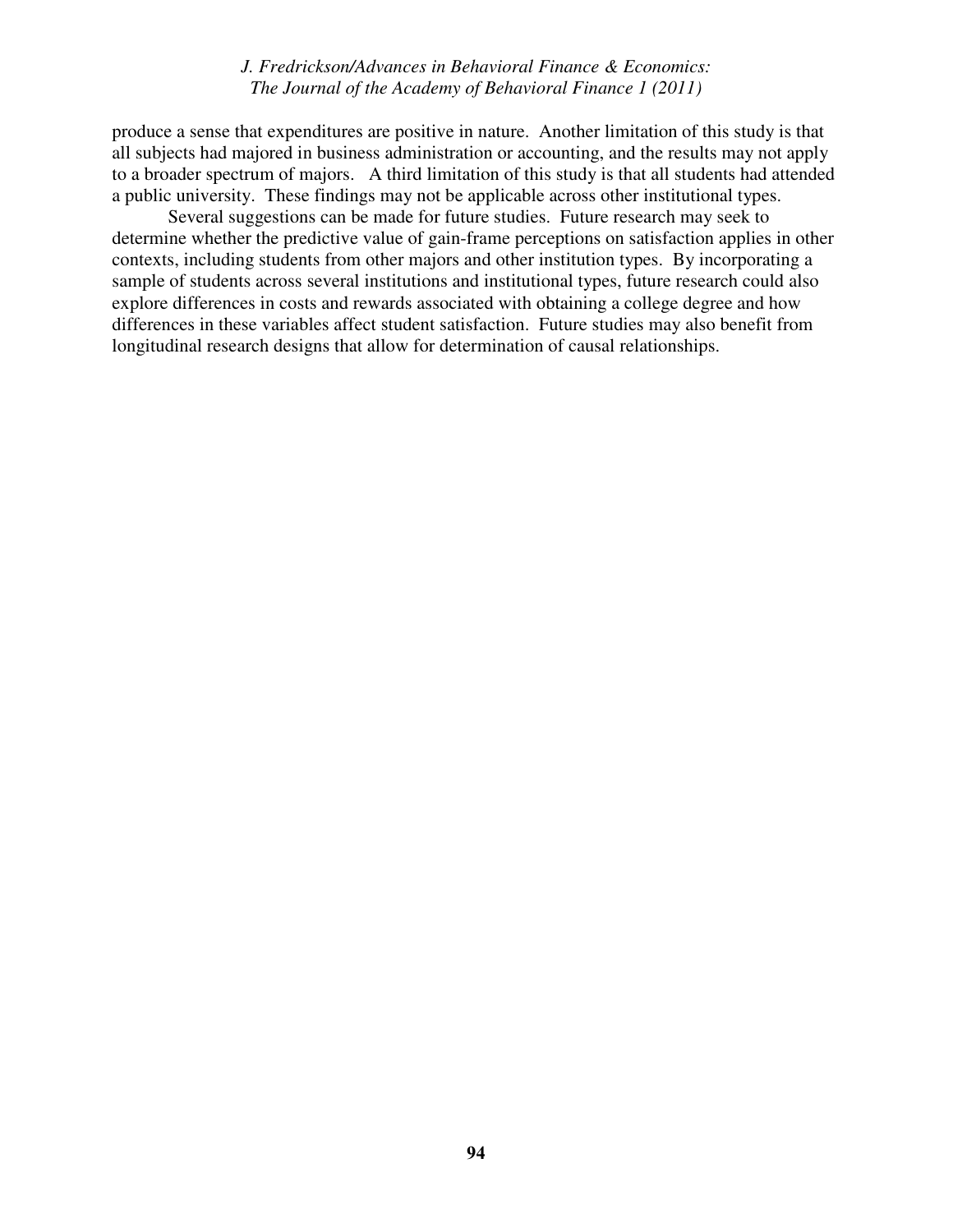## **References**

Amelink, C.T., 2005, *Predicting Academic Success Among First-Year, First Generation Students.* Unpublished PhD. diss. Virginia Polytechnic Institute and State University. Retreived from Virginia Polytechnic Institute Web site: http://scholar.lib.vt.edu/theses/available/etd-04212005-135405/unrestricted/amelink.pdf.

Astin, A., 1977, *Four Critical Years,* San Francisco, Jossey-Bass.

Astin, A., 1993a, *Assessment for Excellence,* Westport, American Council on Education and The Oryx Press.

Astin, A., 1993b, *What Matters in College? Four Critical Years Revisited,* San Francisco, Jossey-Bass.

Berger, A., and R. Janoff-Bulman, 2006, "Cost and Satisfaction in Close Relationships: The Role of Loss-Gain Framing" *Personal Relationships* 13, 53-68*.* 

Belcheir, M. J., 2001, "*What Predicts Perceived Gains in Learning and in Satisfaction?"* Report No. BSU-RR-2001-02, Boise, ID, Office of Institutional Advancement (ERIC Document Reproduction Service No. ED480921).

Chickering, A. W., and Z. F. Gamson, 1987, "Seven Principles for Good Practice in Undergraduate Education" *AAHE Bulletin* 39:7, 3-7.

Chickering, A. W., and Z. F. Gamson, 1991, *Applying the Seven Principles for Good Practice in Undergraduate Education,* San Francisco, Jossey-Bass Inc.

Jaccard, J., and C. K. Wan, 1996, *LISREL Approaches to Interaction Effects in Multiple Regression,* Thousand Oaks, CA, Sage Publications.

Johnson, E., J. Hershey, J. Meszaros, and H. Kunreuther, 1993, "Framing, Probability Distortions, and Insurance Decisions." In D. Kahneman and A. Tversky, Eds., *Choice, Values, and Frames*, 2000, New York, Cambridge University Press.

Kahneman, D., and A. Tversky, 1979, "Prospect Theory: An Analysis of Decision under Risk." In D. Kahneman and A. Tversky, Eds., *Choice, Values, and Frames*, 2000, New York, Cambridge University Press.

Kahneman, D., and A. Tversky, 1984, "Choices, Values, and Frames." In D. Kahneman and A. Tversky, Eds., *Choice, Values, and Frames*, 2000, New York, Cambridge University Press.

Kuh, G. D., 2003, *The National Survey of Student Engagement: Conceptual Framework and Overview of Psychometric Properties*, Bloomington, IN, Indiana University, Center for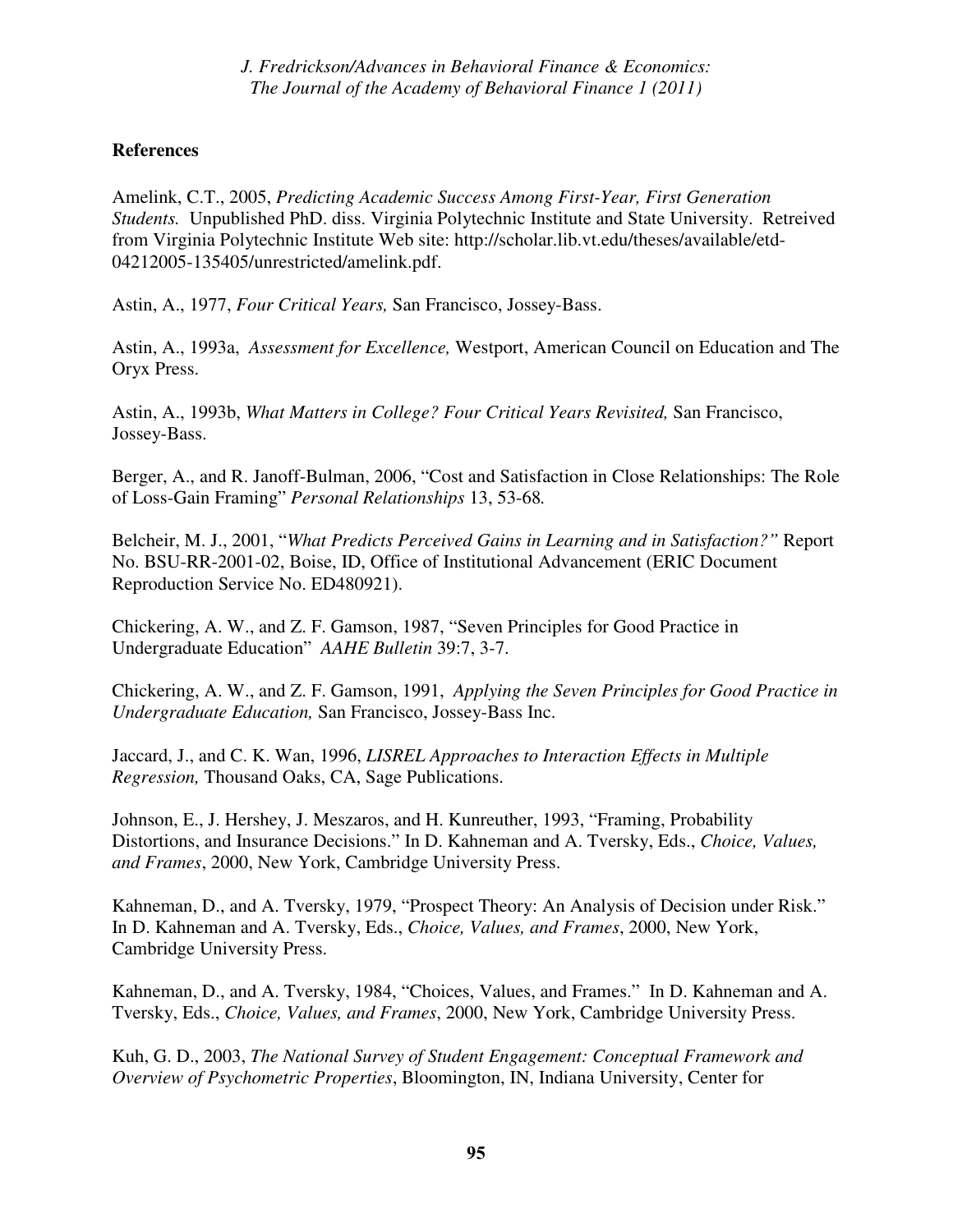Postsecondary Research and Planning. Retrieved August 5, 2009, from: http://nsse.iub.edu/pdf/conceptual\_framework\_2003.pdf. Kuh, G. D., J. Kinzie, J. A. Buckley, B. K. Bridges, and J. C. Hayek, 2006, *What Matters to Student Success: A Review of the Literature,* Washington, D.C., National Postsecondary Education Cooperative.

Noel-Levitz, Inc., 2009a, *2009 National Research Report: Academic Advising Highly Important to Students,* Coralville, IA, Noel-Levitz, Inc. Retrieved August 5, 2009, from Noel-Levitz Web site: https://www.noellevitz.com/NR/rdonlyres/396C904E-B0C5-4F90-971A-916EED39A6F5/0/AcademicAdvisingHighlyImportant09.pdf.

Noel-Levitz, Inc, 2009b, *2009 National Student Satisfaction and Priorities Report: Executive Summary,* Coralville, IA, Noel-Levitz, Inc. Retrieved August 5, 2009, from Noel-Levitz Web site: https://www.noellevitz.com/NR/rdonlyres/A6003279-D86C-4D5B-AF17- 7BF44B01D411/0/NatSatisfactionReportExecutiveSummary09.pdf.

Pascarella, E., and P Terenzini, 1991, *How College Affects Students,* San Francisco, Jossey-Bass Publishers.

Pascarella, E., and P. Terenzini, 2005, *How College Affects Students, A Third Decade of Research* (Vol. 2), San Francisco, Jossey-Bass.

Rothman, A. J., and P. Salovey, 1997, "Shaping Perceptions to Motivate Healthy Behavior: The Role of Message Framing" *Psychological Bulletin* 121, 3-19.

Thaler, R., 1999, "Mental Accounting Matters." In D. Kahneman and A. Tversky, Eds., *Choice, Values, and Frames*, 2000, New York, Cambridge University Press.

Tinto, V., 1993, *Leaving College: Rethinking the Causes and Cures of Student Attrition* (2nd ed.), Chicago, University of Chicago Press.

Volkwein, J. F., and A. F. Cabrera, 1998, *Student Measures Associated with Favorable Classroom Experiences.* Paper presented at the Annual Forum of the Association for Institutional Research, Minneapolis, MN. Retrieved from http://www.eric.ed.gov/PDFS/ED422809.pdf.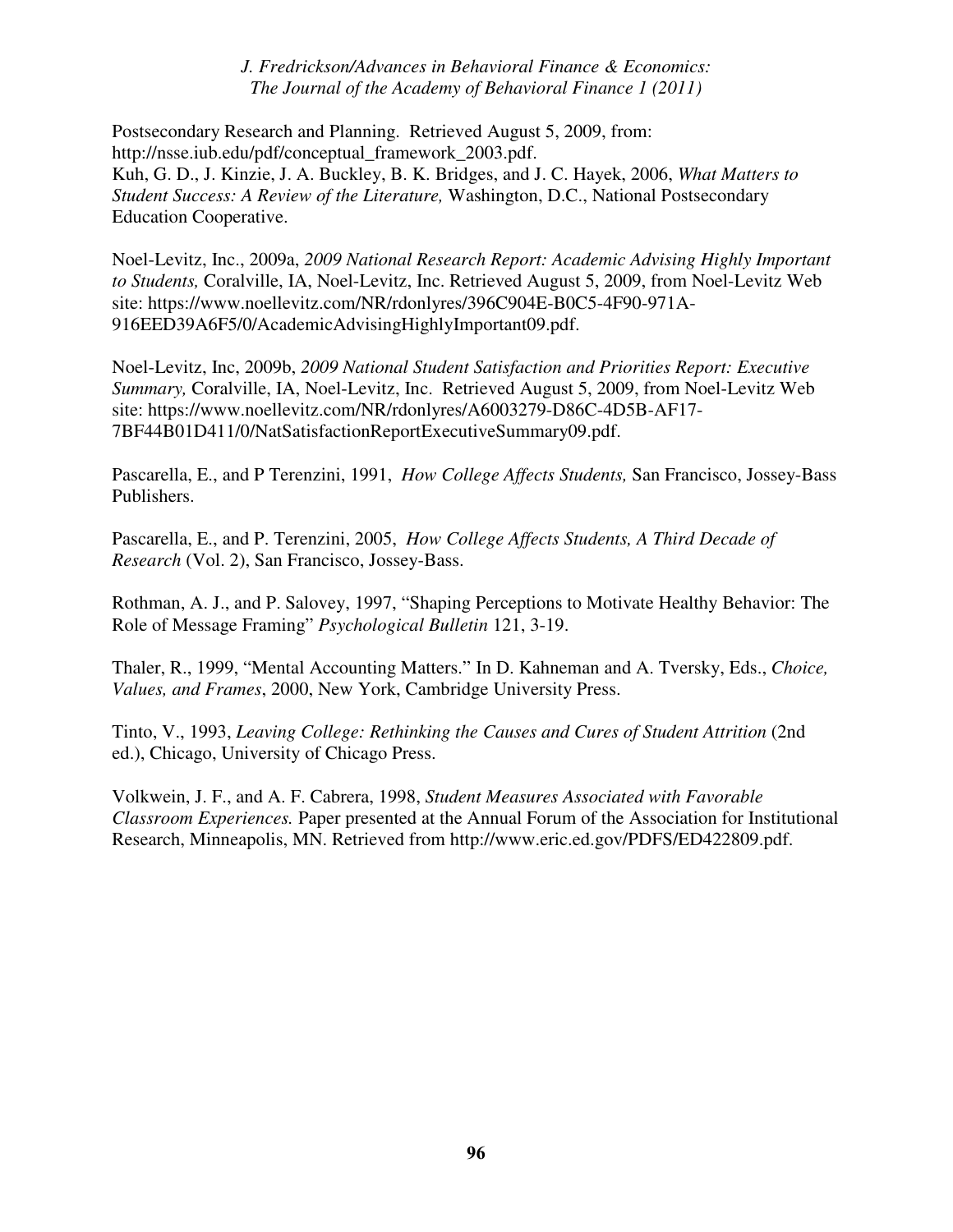| Variable<br>Name              | Variable Explanation                                                                            | Measurement                                                                                                                      |
|-------------------------------|-------------------------------------------------------------------------------------------------|----------------------------------------------------------------------------------------------------------------------------------|
| <b>SATED</b>                  | Indicator of student's satisfaction<br>with their education at the subject<br>institution       | I am satisfied with my education at<br>[university name] <sup>a</sup>                                                            |
| <b>ADVISOR</b>                | Indicator of student's experiences<br>regarding major advisor                                   | My business administration/accounting<br>advisor has been knowledgeable and<br>approachable <sup>a</sup>                         |
| <b>TEACH</b>                  | Indicator of student's experiences<br>regarding teaching strength                               | The quality of teaching and instruction<br>from the business administration and<br>accounting faculty has been good <sup>a</sup> |
| <b>CURRIC</b>                 | Indicator of student's experiences<br>of curricular challenge                                   | The business administration/accounting<br>curriculum has been appropriately<br>challenging $a$                                   |
| <b>FACSUPP</b>                | Indicator of student's experiences<br>regarding faculty supportiveness                          | The quality of support from the business<br>administration/accounting faculty has been<br>strong <sup>a</sup>                    |
| <b>INVEST</b>                 | Indicator of student framing of<br>college expenditures as an<br>investment (i.e. "gain-frame") | I view the money I spent on my college<br>education as an investment in my future <sup>a</sup>                                   |
| <b>GENDER</b><br><b>MAJOR</b> | Dummy variable<br>Dummy variable                                                                | Women $= 1$<br>$Accounting = 1$                                                                                                  |

## Table I. Variables Examined

 $a$ Response Scale: (1) strongly disagree to (5) strongly agree.

| Description | Population | Sample        |
|-------------|------------|---------------|
| N           | 97         | 79            |
| Male        | 49 (50.5%) | 40 $(50.6\%)$ |
| Female      | 48 (49.5%) | 39 (49.4%)    |
| <b>BUAD</b> | 76 (78.4%) | 61 $(77.2%)$  |
| <b>ACCT</b> | 21(21.6%)  | 18 (22.8%)    |

Table II. Summary of Population and Sample Characteristics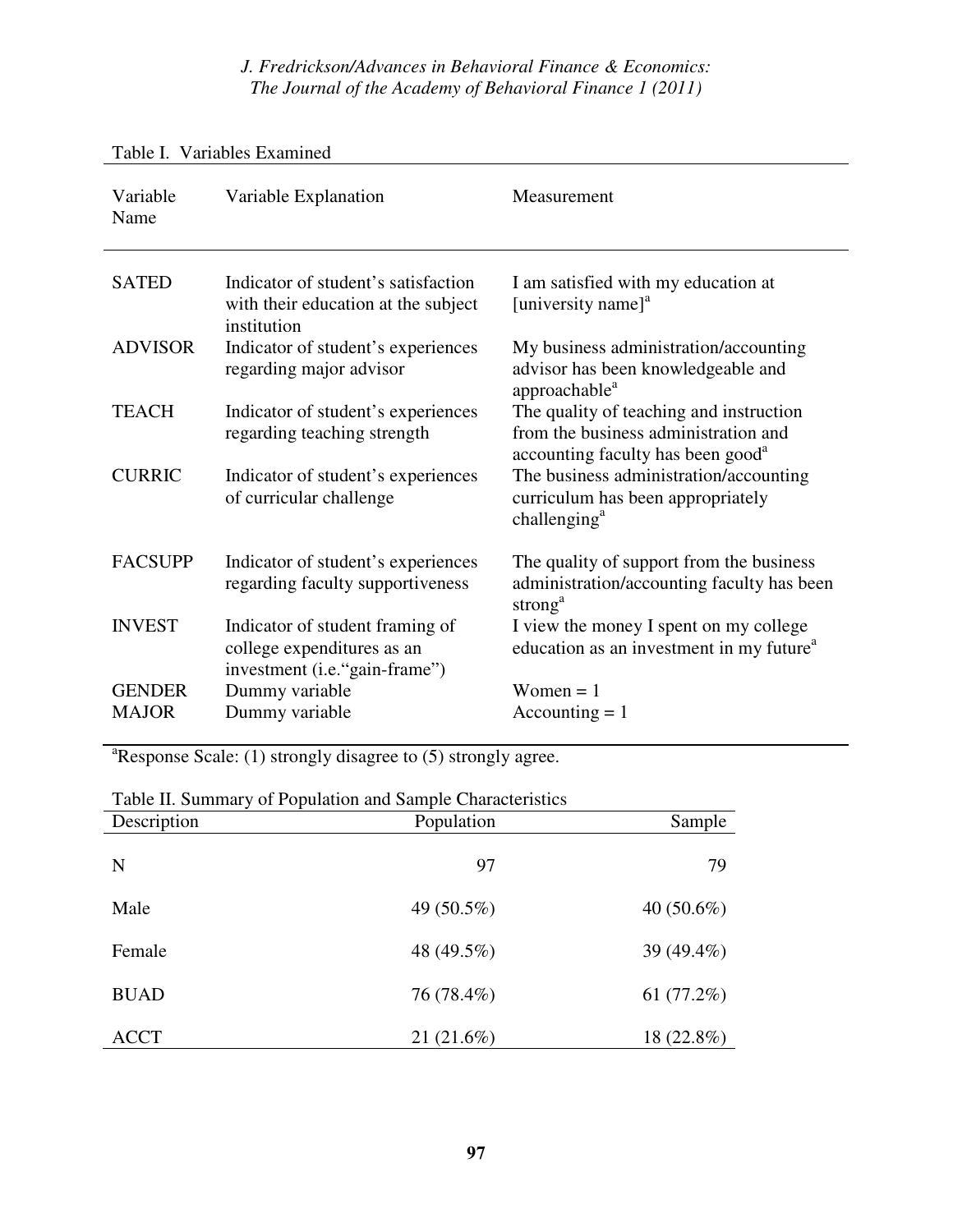| Group       | Population | Sample     |    |          |                   |
|-------------|------------|------------|----|----------|-------------------|
|             | Proportion | Proportion |    | Std. err |                   |
| Males       | .505       | .506       | 79 | .056     | $.018^{\rm ns}$   |
| <b>BUAD</b> | 784        |            | 79 | .046     | $261^{\text{ns}}$ |
|             |            |            |    |          |                   |

| Table III. Comparison of Gender and Major Makeup for Population and Sample |  |  |  |
|----------------------------------------------------------------------------|--|--|--|
|                                                                            |  |  |  |

 $\frac{m}{s}$  Non Significant. Zcv = 1.96 at alpha.05.

## Table IV. Descriptive Statistics: Means, Standard Deviations, and Correlations

|                 |    |      | Std.      |                                       |               |                   |                   |                |               |
|-----------------|----|------|-----------|---------------------------------------|---------------|-------------------|-------------------|----------------|---------------|
| <b>Measures</b> | N  | Mean | Deviation | <b>SATED</b>                          | <b>INVEST</b> | <b>FACSUPP</b>    | <b>TEACH</b>      | <b>ADVISOR</b> | <b>CURRIC</b> |
| <b>SATED</b>    | 79 | 4.20 | .807      | $\hspace{0.05cm}$ – $\hspace{0.05cm}$ |               |                   |                   |                |               |
| <b>INVEST</b>   | 79 | 4.57 | .547      | .548***                               | $-$           |                   |                   |                |               |
| <b>FACSUPP</b>  | 79 | 4.20 | .648      | $.411***$                             | $.321**$      | $\qquad \qquad -$ |                   |                |               |
| <b>TEACH</b>    | 79 | 4.18 | .615      | $.650***$                             | $.420***$     | $.616***$         | $\qquad \qquad -$ |                |               |
| <b>ADVISOR</b>  | 79 | 4.28 | .800      | .070                                  | $.189*$       | .484***           | $.237*$           | $-\,-$         |               |
| <b>CURRIC</b>   | 79 | 4.15 | .681      | .667***                               | $.350***$     | $.452***$         | $.700***$         | .110           | $- -$         |

\*\*\*p<=.001; \*\*p<=.01; \*p <= .05

|  |  |  |  |  |  | Table V. Differences in Satisfaction between Males and Females |
|--|--|--|--|--|--|----------------------------------------------------------------|
|--|--|--|--|--|--|----------------------------------------------------------------|

| Groups        | Count | Sum | Average Variance  |          |
|---------------|-------|-----|-------------------|----------|
| <b>MSATED</b> | 40    | 165 | 4.125             | 0.830128 |
| <b>FSATED</b> | 39    | 167 | 4.282051 0.470985 |          |

#### ANOVA

| Source of Variation SS |             | a1 | МS       | $\mathbf{F}$                        | P-value | F crit |
|------------------------|-------------|----|----------|-------------------------------------|---------|--------|
| <b>Between Groups</b>  | 0.487058 1  |    |          | 0.487058 0.746004 0.390427 3.965094 |         |        |
| Within Groups          | 50.27244 77 |    | 0.652889 |                                     |         |        |
|                        |             |    |          |                                     |         |        |
| Total                  | 50.75949 78 |    |          |                                     |         |        |

#### Table VI. Differences in Satisfaction between Business Admin and Accounting Majors

| $\frac{1}{2}$  |       |     |                  |                   |  |  |  |  |
|----------------|-------|-----|------------------|-------------------|--|--|--|--|
| Groups         | Count | Sum | Average Variance |                   |  |  |  |  |
| <b>BUADSAT</b> | 61    | 260 |                  | 4.262295 0.630055 |  |  |  |  |
| <b>ACCTSAT</b> | 18    |     | 4                | 0.705882          |  |  |  |  |

## ANOVA

| Source of Variation SS | dt | МS                         | $P-value$ | F crit                              |
|------------------------|----|----------------------------|-----------|-------------------------------------|
| 0.956215               |    |                            |           |                                     |
|                        |    | 0.646796                   |           |                                     |
|                        |    |                            |           |                                     |
|                        |    | 49.80328 77<br>50.75949 78 |           | 0.956215 1.478388 0.227741 3.965094 |